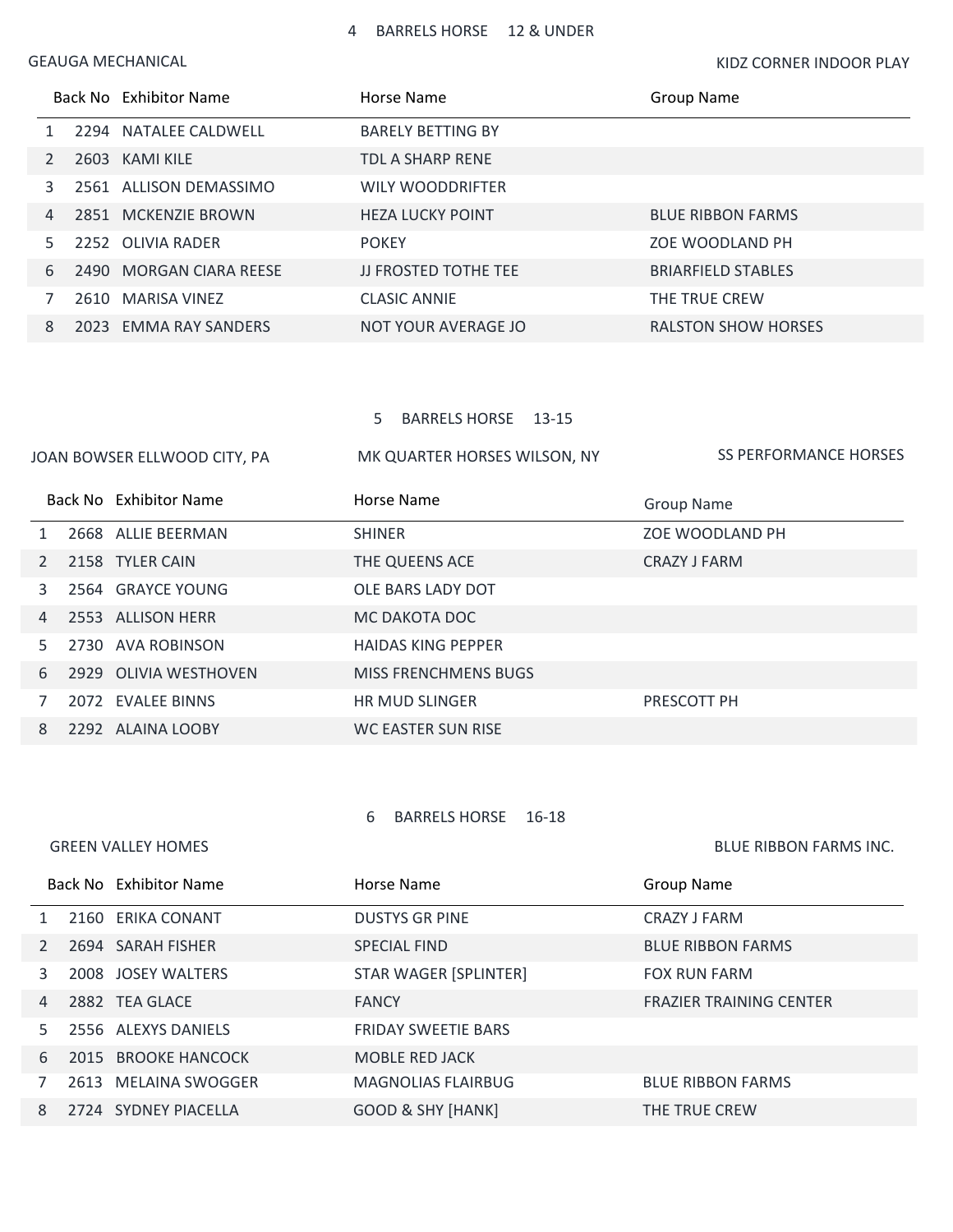#### OGLE HAY & CATTLE COMPANY

COWGIRL & CO.UOHIO CITY, OH

|    |      | Back No Exhibitor Name      | Horse Name                | <b>Group Name</b>   |
|----|------|-----------------------------|---------------------------|---------------------|
|    |      | 2334 REESE RABLE            | <b>WIMPY LITTLE WILDA</b> | <b>RABLE FAMILY</b> |
|    |      | 2083 LEXIE SAINT            | <b>ANNA</b>               | ZOE WOODLAND PH     |
| 3  |      | 2102 MADISYNN GOSSARD       | <b>SCOOTER</b>            | <b>MW PONY PALS</b> |
| 4  |      | 2071 HANNAH BINNS           | <b>GINGER</b>             | PRESCOTT PH         |
| 5. | 2559 | LILY WOODS                  | <b>BADGER</b>             |                     |
| 6  | 2937 | <b>MADISON CORSI</b>        | <b>DIXIE</b>              |                     |
|    |      | 2611 AVALYNN ZEHENDER       | <b>PENNY</b>              |                     |
| 8  | 2103 | <b>WESTON HAUDENSCHIELD</b> | <b>PATTY</b>              | <b>MW PONY PALS</b> |

#### POLES PONY 13-15

CROSSING WATERS ENGINEERING, INC.

|    | Back No Exhibitor Name | Horse Name                  | Group Name                  |
|----|------------------------|-----------------------------|-----------------------------|
|    | 2007 NATALEE ROSE      | <b>SUNNYBUNCHESOFOATS</b>   | <b>OHIO QUARTER PONY</b>    |
|    | 2333 CORA RABLE        | <b>PLAY RED SIESTA</b>      | <b>RABLE FAMILY</b>         |
| 3  | 2582 ISABELLA SCHREEG  | <b>HALESTORMS MS JESSIE</b> | <b>HIDDEN HILLS FARM</b>    |
| 4  | 2142 MADELYN STROUTH   | <b>HOLLYWOOD BELLRINGER</b> |                             |
| 5. | 2744 MADISON HOUSE     | <b>JR CLASSY SPARK</b>      | <b>WINDING ROAD STABLES</b> |
| 6  | 2606 HALEIGH POTTEIGER | <b>GENIE</b>                |                             |
|    | 2043 BAILEY COBB       | <b>BIT O HONEY</b>          | <b>TOTALLY T FARM</b>       |
| 8  | 2933 NATALEE ROSE      | <b>ZION AINT LYIN</b>       | OHIO QUARTER PONY           |

#### POLES PONY 16-18

### KIDZ CORNER INDOOR PLAY

ROLLING THUNDER FARM

|   | Back No Exhibitor Name | Horse Name                | Group Name                |
|---|------------------------|---------------------------|---------------------------|
|   | 2551 LEAH HAYES        | MISS MOLLY SAWYER         |                           |
|   | 2314 KATIE SHREVE      | <b>SUNNY</b>              |                           |
|   | 2190 KRISTINA LUKO     | KARLEE                    |                           |
| 4 | 2631 KALYN CRONKLETON  | <b>SHORTY</b>             | <b>GOLDEN DAWN EQUINE</b> |
|   | 2748 COLTON SNYDER     | DUN MOONED A JUDGE        |                           |
| 6 | 2480 ANDREW WELCH      | <b>RGS LADYS CIMARRON</b> | <b>WILSON GROUP</b>       |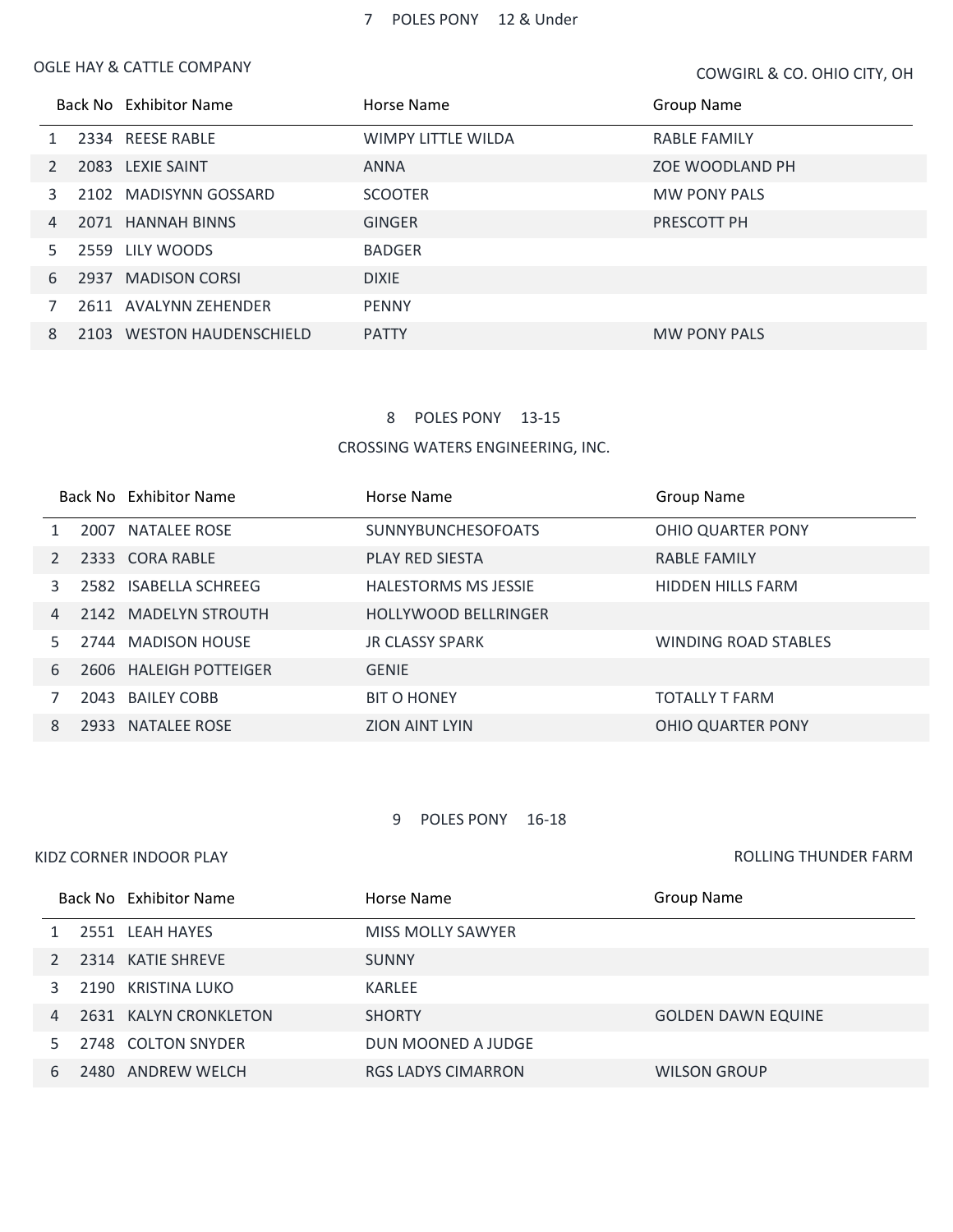# POLES HORSE 12 & UNDER SCHNEIDERS SADDLERY

|              |      | Back No Exhibitor Name | Horse Name                  | <b>Group Name</b>        |
|--------------|------|------------------------|-----------------------------|--------------------------|
| $\mathbf{1}$ |      | 2294 NATALEE CALDWELL  | <b>BARELY BETTING BY</b>    |                          |
| 2            | 2603 | KAMI KILE              | TDL A SHARP RENE            |                          |
| 3            |      | 2039 VIVIAN HEWITT     | SAVANNAHSCRAZYQUILT         | <b>BLUE RIBBON FARMS</b> |
| 4            |      | 2851 MCKENZIE BROWN    | <b>HEZA LUCKY POINT</b>     | <b>BLUE RIBBON FARMS</b> |
| 5.           |      | 2252 OLIVIA RADER      | <b>POKEY</b>                | ZOE WOODLAND PH          |
| 6            |      | 2608 PIPER EISENMAN    | <b>TODAYS EXCLUSIVE KID</b> | THE TRUE CREW            |
|              |      | 2378 KAYLA LAWSON      | CV CATES GOLDUN POCO        | <b>CHAMPION HILL PH</b>  |
| 8            |      | 2618 ADDISON KEARNS    | SF YEAH SHEILWIN            |                          |

# 11 POLES HORSE 13-15

#### JUAN & KATIE RIVERA

|                | Back No Exhibitor Name | Horse Name              | <b>Group Name</b>         |
|----------------|------------------------|-------------------------|---------------------------|
|                | 2532 HAILEY FORD       | DASH DE GREAT [CHEVY]   | LK PERFORMANCE HORSES     |
|                | 2564 GRAYCE YOUNG      | OLE BARS LADY DOT       |                           |
| 3              | 2292 ALAINA LOOBY      | WC EASTER SUN RISE      |                           |
| $\overline{4}$ | 2158 TYLER CAIN        | THE QUEENS ACE          | CRAZY J FARM              |
| 5.             | 2555 KADENCE CARROLL   | <b>PAISLEY</b>          |                           |
| 6              | 2668 ALLIE BEERMAN     | <b>SHINER</b>           | ZOE WOODLAND PH           |
|                | 2609 JALYNN WITCHEY    | SAMS SKIPPY REED [JACK] | THE TRUE CREW             |
| 8              | 2150 AUBRIE LOUGHNER   | LP SWEET DELIGHT [ROXY] | <b>BRIARFIELD STABLES</b> |

## POLES HORSE 16-18

ROLLING THUNDER FARM

CARBONKLEAN, OSTRANDER, OH

|    | Back No Exhibitor Name | Horse Name                 | <b>Group Name</b>              |
|----|------------------------|----------------------------|--------------------------------|
|    | 2015 BROOKE HANCOCK    | <b>MOBLE RED JACK</b>      |                                |
|    | 2009 SARAH FISHER      | <b>TROUBLE LOVIN YOU</b>   | <b>BLUE RIBBON FARMS</b>       |
| 3. | 2556 ALEXYS DANIELS    | <b>FRIDAY SWEETIE BARS</b> |                                |
| 4  | 2882 TEA GLACE         | <b>FANCY</b>               | <b>FRAZIER TRAINING CENTER</b> |
| 5. | 2613 MELAINA SWOGGER   | <b>MAGNOLIAS FLAIRBUG</b>  | <b>BLUE RIBBON FARMS</b>       |
| 6  | 2563 EMMA YOUNG        | <b>MADAME COURAGE</b>      |                                |
|    | 2099 CHLOF LARSON      | <b>ROCKET</b>              | <b>CORNERHOUSE PH</b>          |
| 8  | 2566 MORGAN LOVE       | STELLAS SIXTH HOT STREAK   |                                |